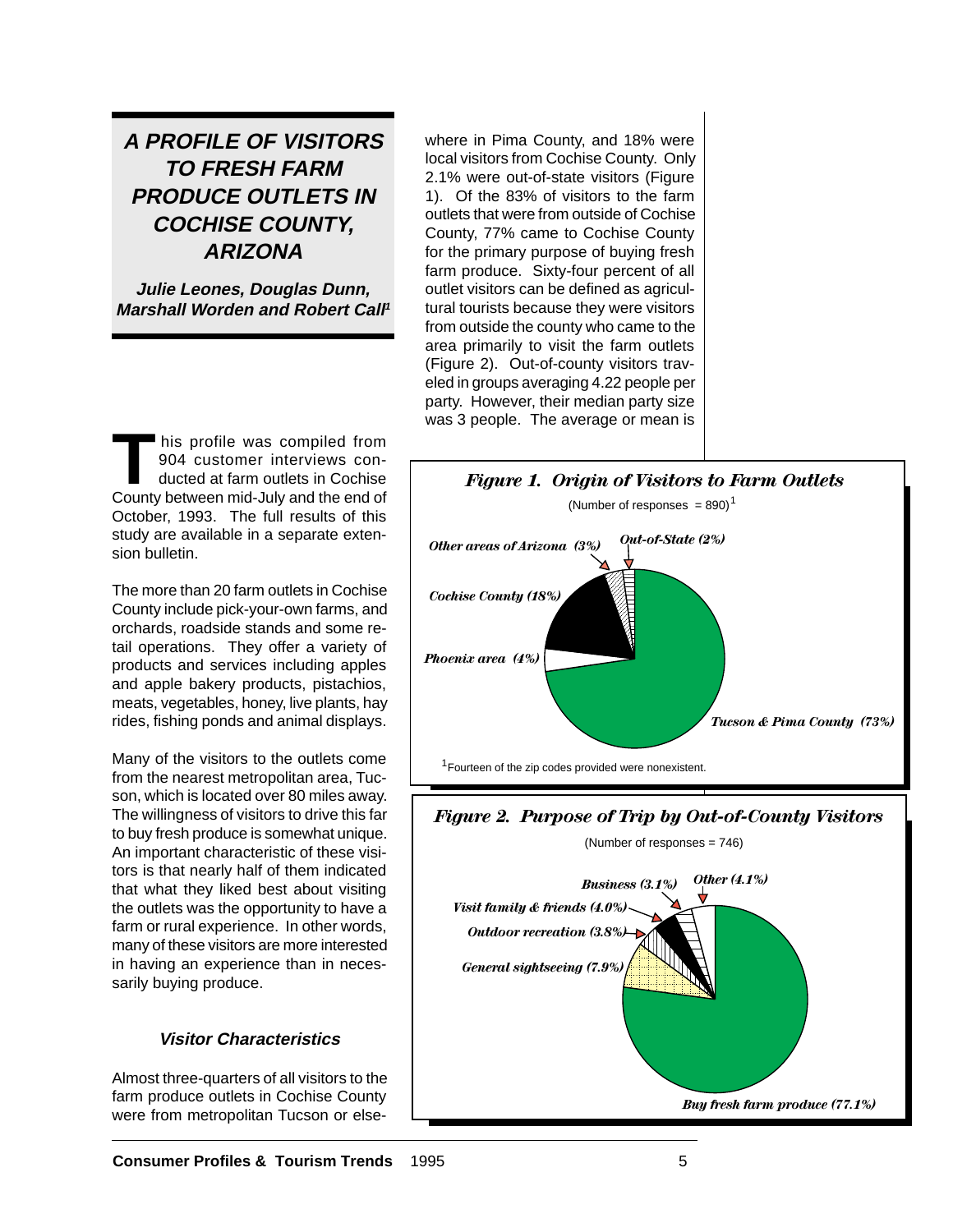somewhat larger than the median because of the number of large groups, especially groups of either older people or children, that visited the farm outlets. While 85% of the visitors were Caucasian, Hispanics represented over 8% of all visitor parties (Figure 3). The mean family income was \$42,300, well above the Arizona mean for 1990 of \$35,400 (Figure 4). Respondents had an average of 14.3 years of education (Figure 5) and many were professionals or working in management positions. Twenty percent of all respondents were retired and about one-quarter of all visitors were over the age of 60 (Figure 6).

Non-local visitors were different in important respects than local visitors. They were more likely to bring children, they were looking for a different mix of products, they made fewer trips to the farms over a single season. Non-local visitors were also more likely to indicate that what they liked best about visiting the outlets was the opportunity to have a farm or rural experience.

Roughly 44% of the out-of-county visitor parties, but only 39% of the locals, brought children. Children under the age of 18 represented 29% of all visitors. Unlike similar studies in other parts of the country, women did not constitute the overwhelming majority of visitors. Approximately 55% of all visitors, whether from Cochise County or from outside, were female. The difference may be because the trip to Cochise County is viewed more as a family or group experience rather than exclusively as a trip to secure fresh fruits and vegetables for preserving.

# **Trip Characteristics**

Out-of-county people who came primarily to visit farms spent an average of half a day in the area. Visitors who came to the area for reasons other than purchasing farm produce (e.g., for general sightseeing, to visit family or friends, or for outdoor recreation or camping) averaged 1 3/4 days in the area. Agricultural tourists generally visited 2 or 3 fresh farm produce outlets during their stay. For almost one-third of the out-of-county visitors, this was their first trip to the farm outlets (Figure 7). A surprisingly high percentage, 21% of local visitors, were making their first trip to the farm outlets. These percentages indicate potentially large annual increases in the number of visitors at the farm outlets. Less than 20% of non-locals visited outlets six times or more versus almost 40% of locals. Repeat visitation during the season was common. Thirty-seven percent of out-ofcounty and 70% of local respondents had visited the fresh farm outlets at least twice during the previous season (Figure 8). Nearly half of the local respondents visited the outlets four times or more.

Only 5% of the visitor parties that come mainly to visit farms, stayed overnight, while 31% of visitor parties coming to Cochise County for other reasons who also visited farm outlets stayed overnight. Almost two-thirds of all visitor parties that stayed overnight chose to stay in Willcox.

Eighty-two percent of all out-of-county travelers visited local farms only and did not visit any other local attractions on this trip. The most popular other attractions visited were the Chirachuas and the Rex Allen Museum which were visited by 4% and 3% of the out-of-county visitors respectively (Figure 9).

# **What Visitors Want**

An overwhelming 97% of all visitors interviewed planned to return to the farm outlets. Forty-four percent of all visitors indicated that what they liked most about visiting the farm outlets was the experience of being on a farm or in a rural place (Figure 10). The next most commonly cited reasons for liking the outlets were the freshness of the produce (28%) and the quality of the produce (19%).

Over three-quarters of the visitors made the trip in search of specific products (i.e.,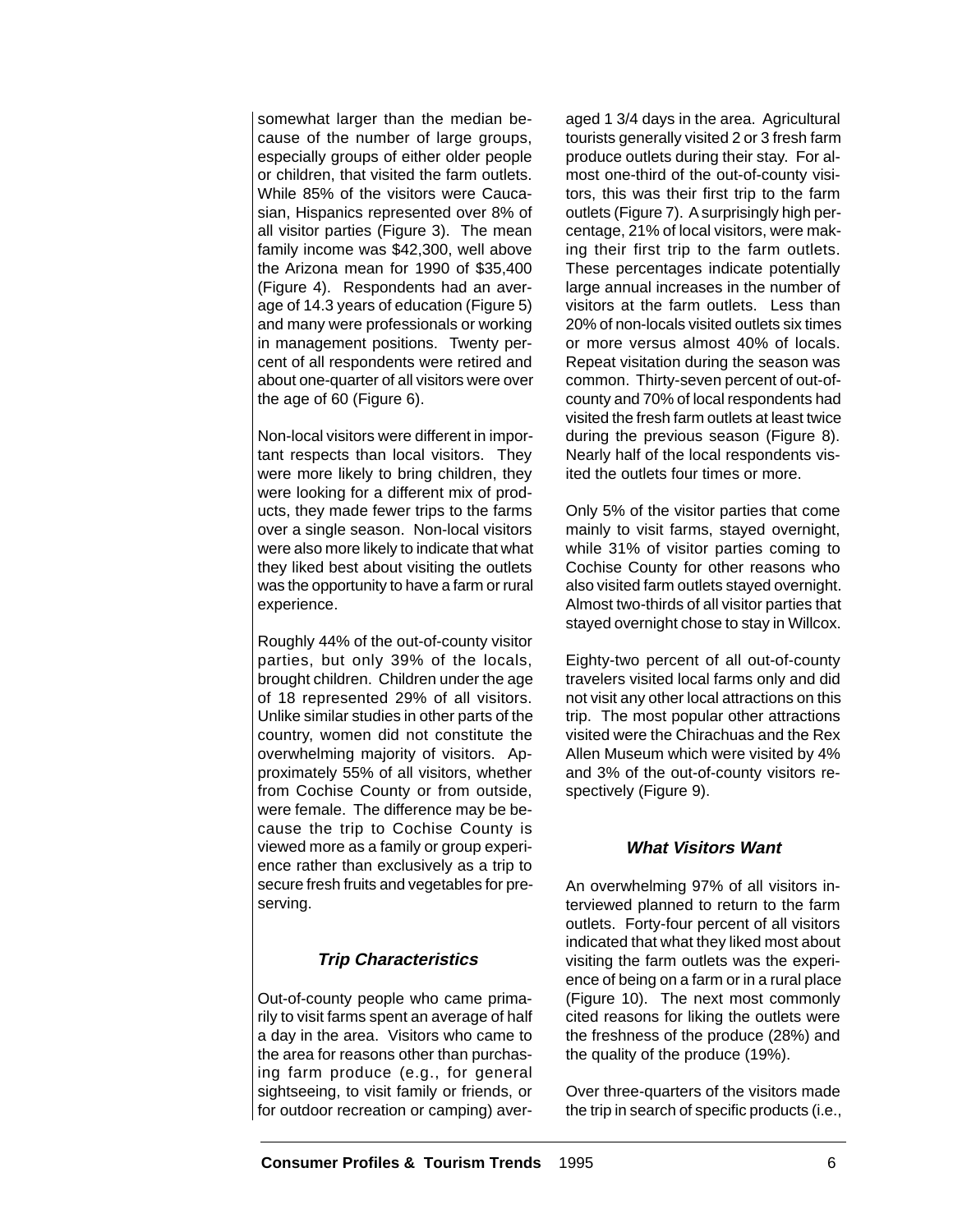

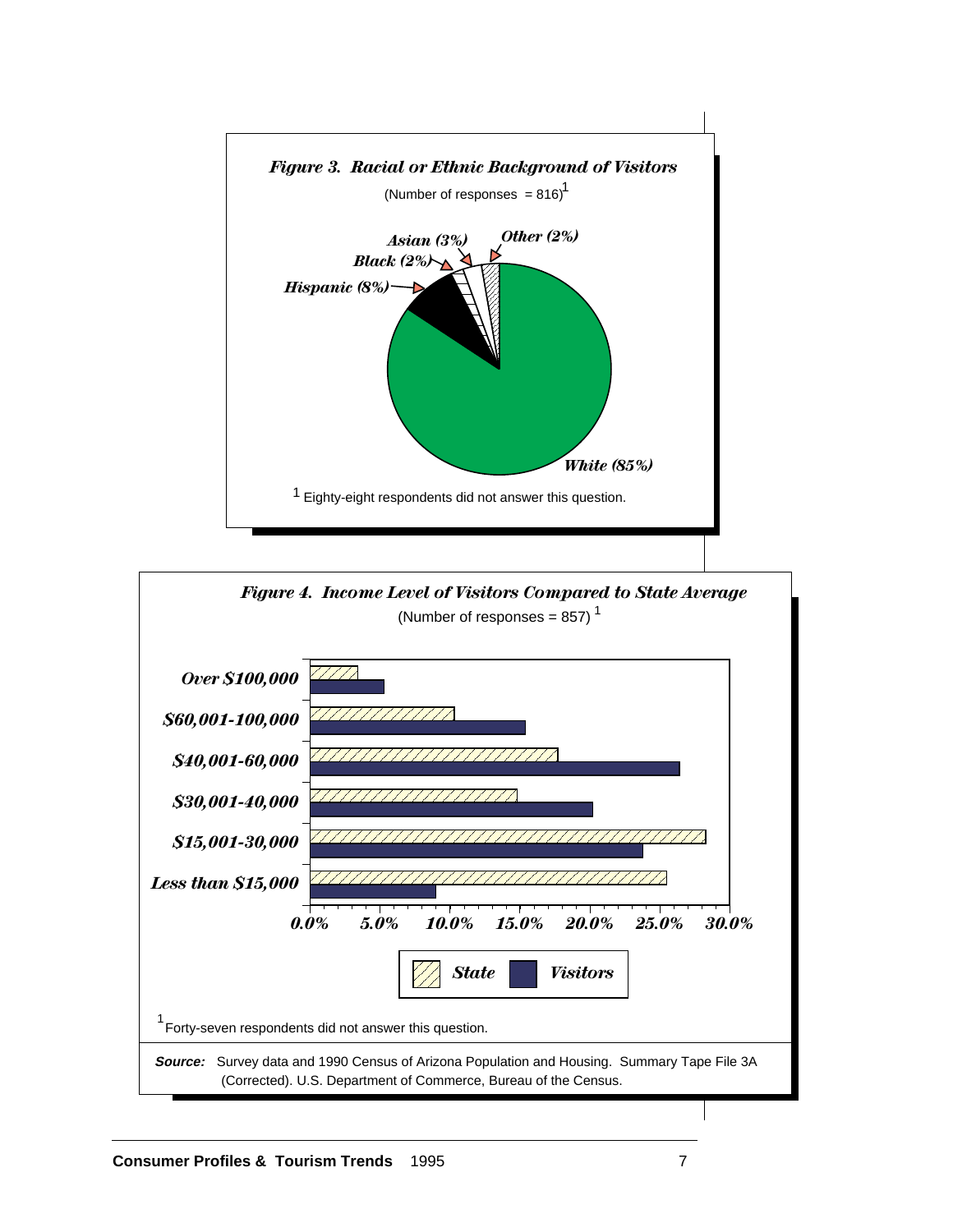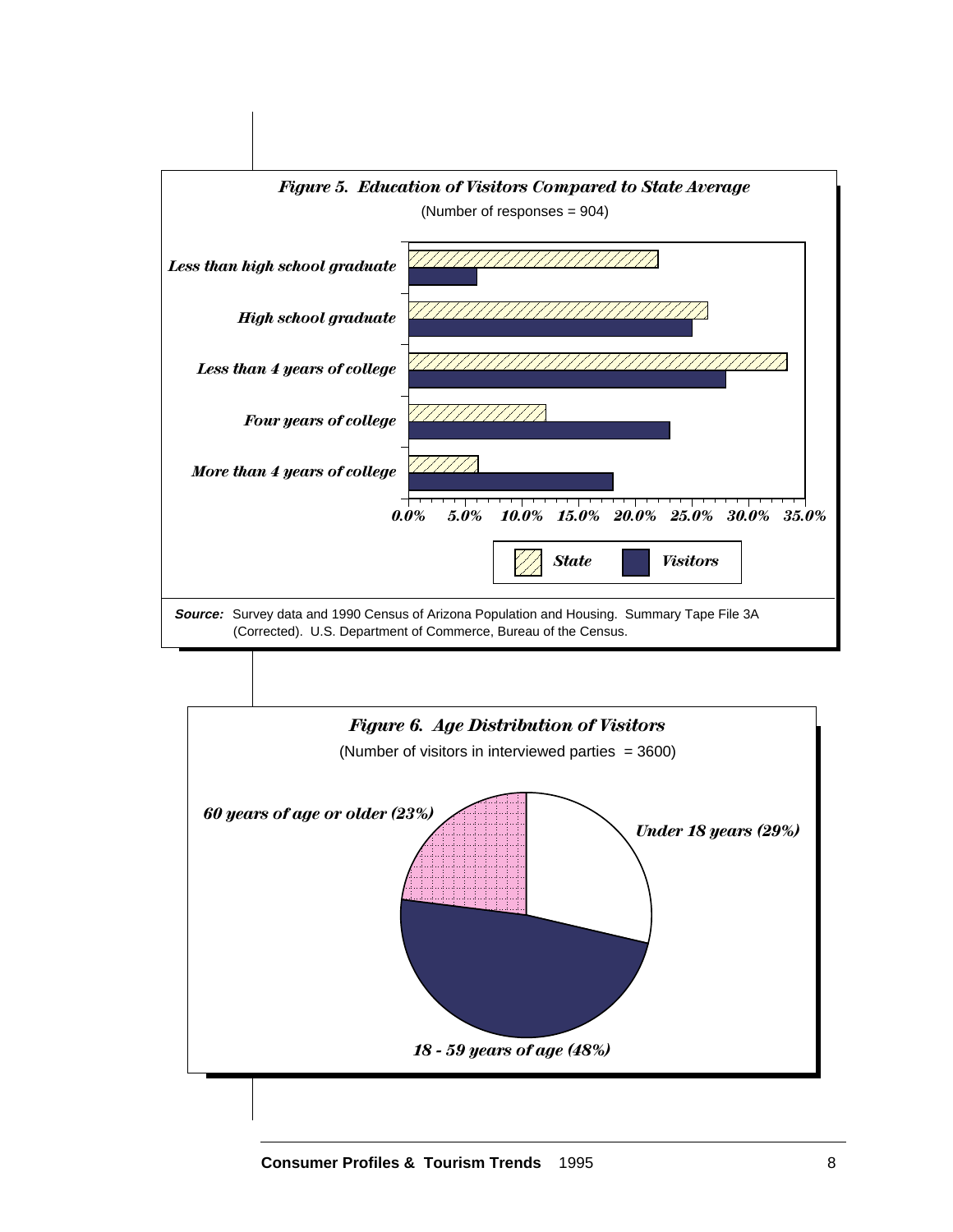

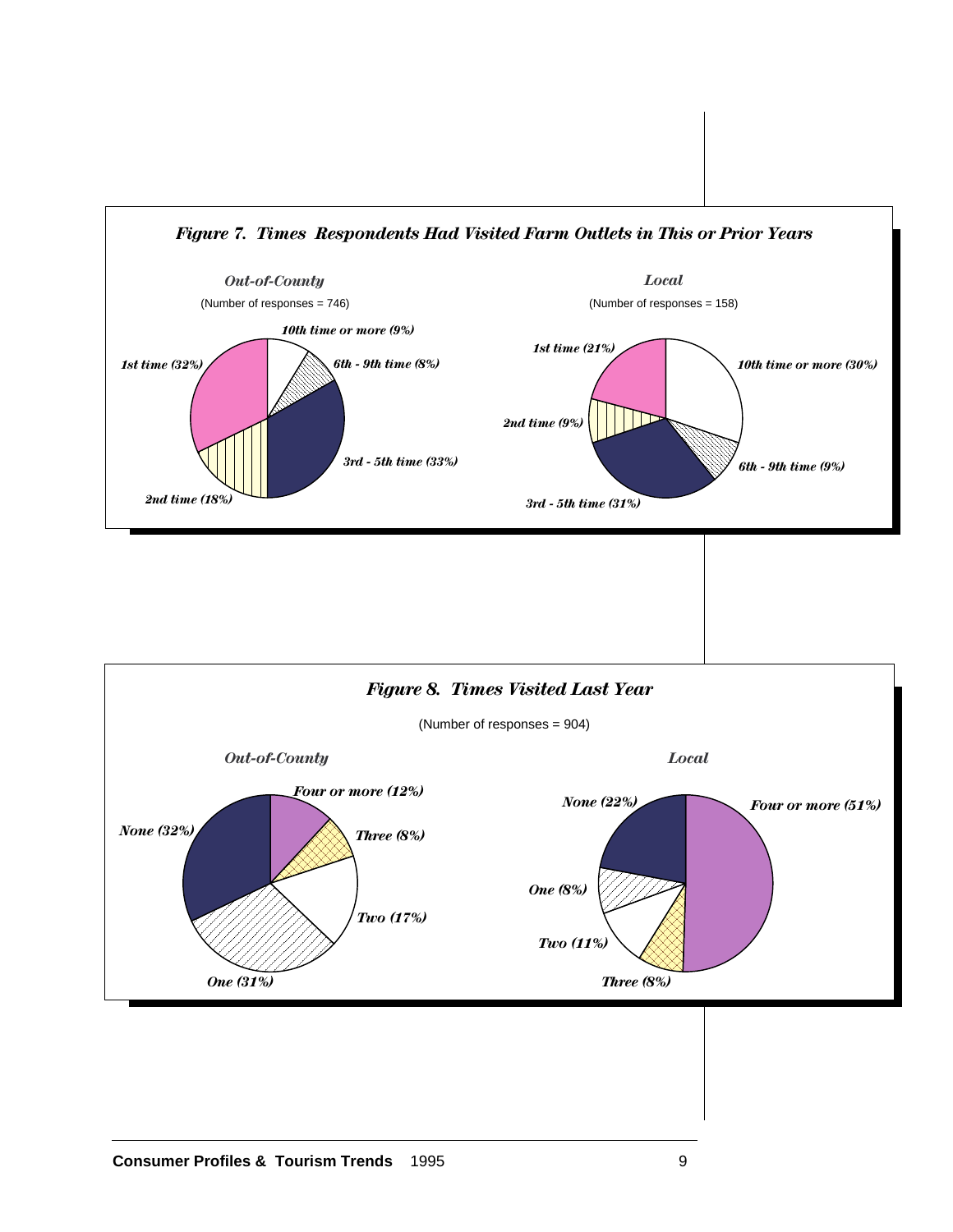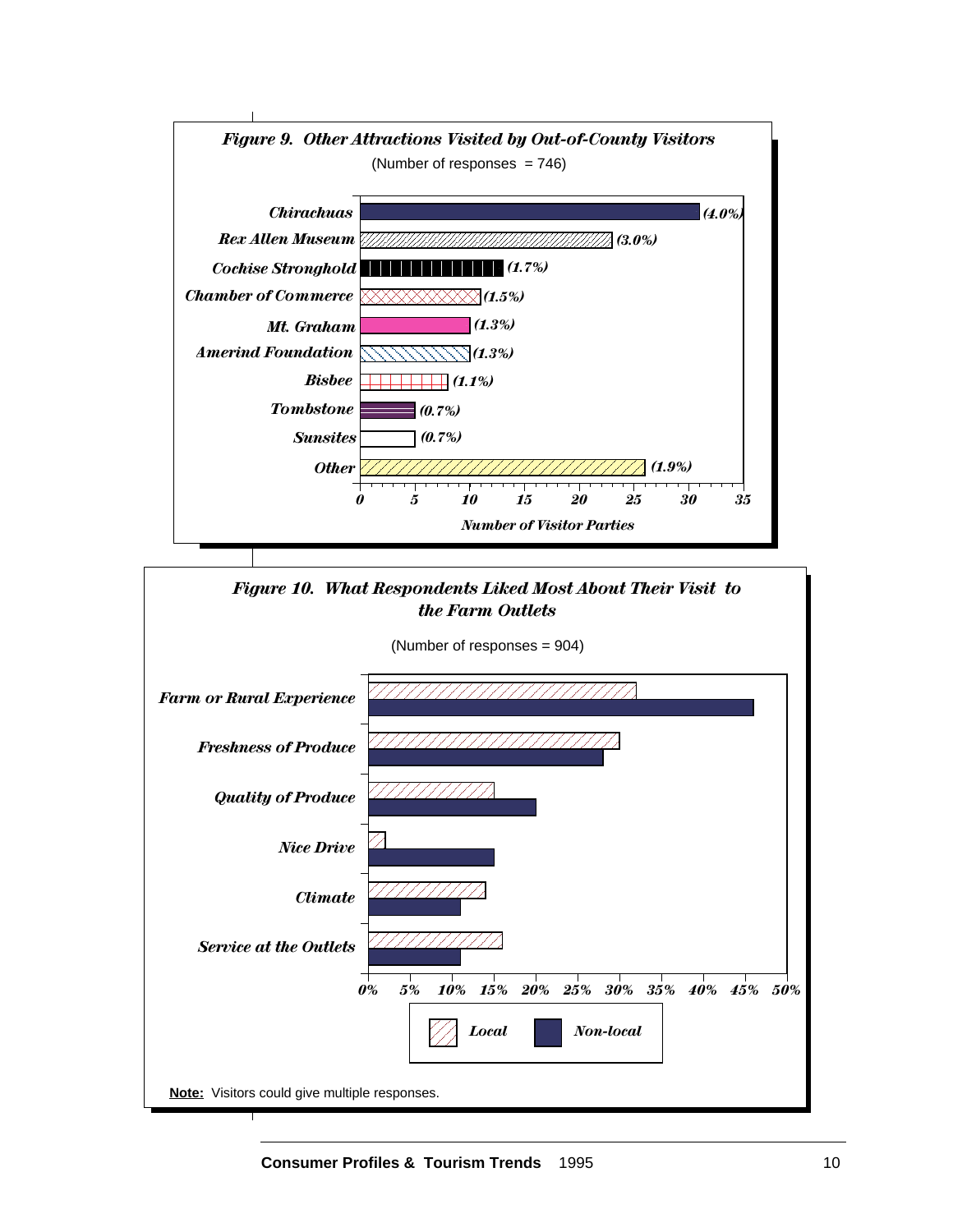76% of non-local and 86% of local visitors). Almost one-third of all visitors were looking specifically for apples (37% of non-locals but only 9% of local visitors). The other most popular products in descending order were: sweet corn, pumpkins, tomatoes, peaches, string beans and squash (Figure 11).

Although visitors appear to really enjoy their current experience, they had suggestions for improvements. The most common suggestions were to improve signage, provide better rest rooms, improve the roads and do more advertising, each of which were mentioned by 5% of all respondents. Sixty-two percent of all respondents had no suggestions for improvement.

When asked if there were other types of food products or produce they would like to buy, the most commonly mentioned products were berries, especially strawberries, peaches, cherries, peas, lettuce, and various types of corn (sweet, pop, white and yellow). A number of products that people mentioned are already available in the area. However, they may not have been available at the particular farm outlets that the respondent visited. This is one indication of the need for the farm outlets to promote each other and make referrals directing customers to other operations that have these products. It is also an indication of the need to inform customers about when certain products are available during the season.

Visitors indicated that they would be interested in doing other activities while they were in the area. The most commonly mentioned of these activities were riding horses, swimming, fishing, farm tours, seeing crafts, and hiking or camping. Suggestions for various types of fairs and festivals also were common.

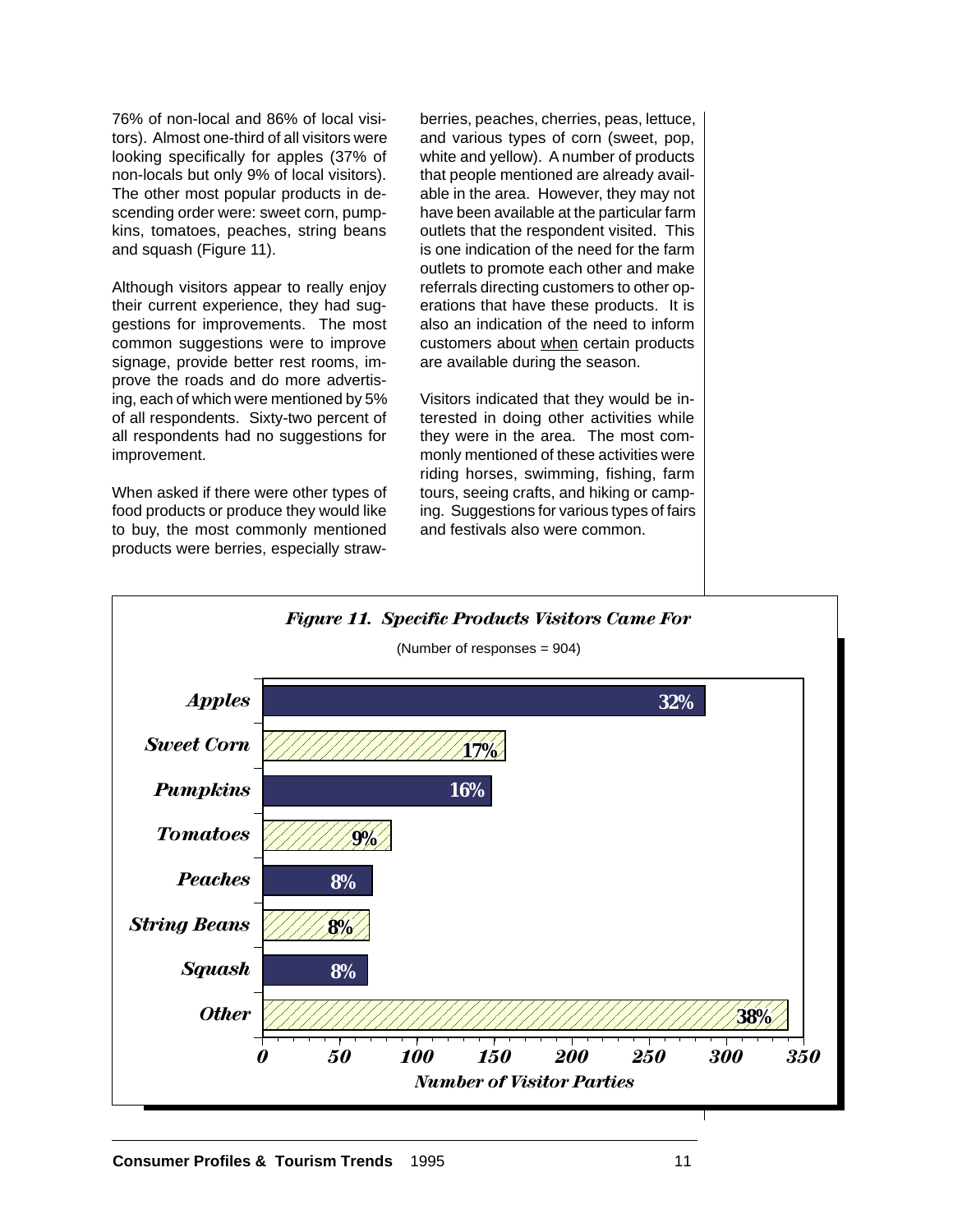# **Visitor Expenditures**

An estimated 19,032 non-local visitor parties went to one or more of the Cochise County farm outlets during the 1993 late summer season. This represents approximately 81,450 visitors. These visitors spent an average of \$58.00 per party, of which \$42.00 was spent at the farm outlets. Over one-half of the visitors spent money in local restaurants and almost one-fourth bought gasoline locally.

The total expenditures by out-of-county visitors are estimated at \$1 million during the 1993 season, of which \$768,000 was spent at farm outlets.

erations in other states in the distance they are willing to travel to visit the outlets and by the fact that the farm experience is such an important reason for their trip. Typical visitors are Caucasian with above average income and education. Visitors are generally coming out only as part of a day trip and are traveling in small groups. They do not tend to visit attractions in the area other than the farm outlets. Over three-quarters of the visitors come to the outlets looking for a specific product.

#### **References**

Leones, Julie, Douglas Dunn, Marshall

Worden, Robert Call. Agricultural Tourism in Cochise County, Arizona. Visitor Characteristics and Economic Impacts. The University of Arizona Cooperative

Extension Bulletin, 1994.

#### **Conclusions**

Visitors to Arizona fresh farm produce outlets differ from visitors to U-pick op-

> <sup>1</sup>Julie Leones, Douglas Dunn, Marshall Worden and Robert Call, Cooperative Extension, The University of Arizona, Tucson, Az.